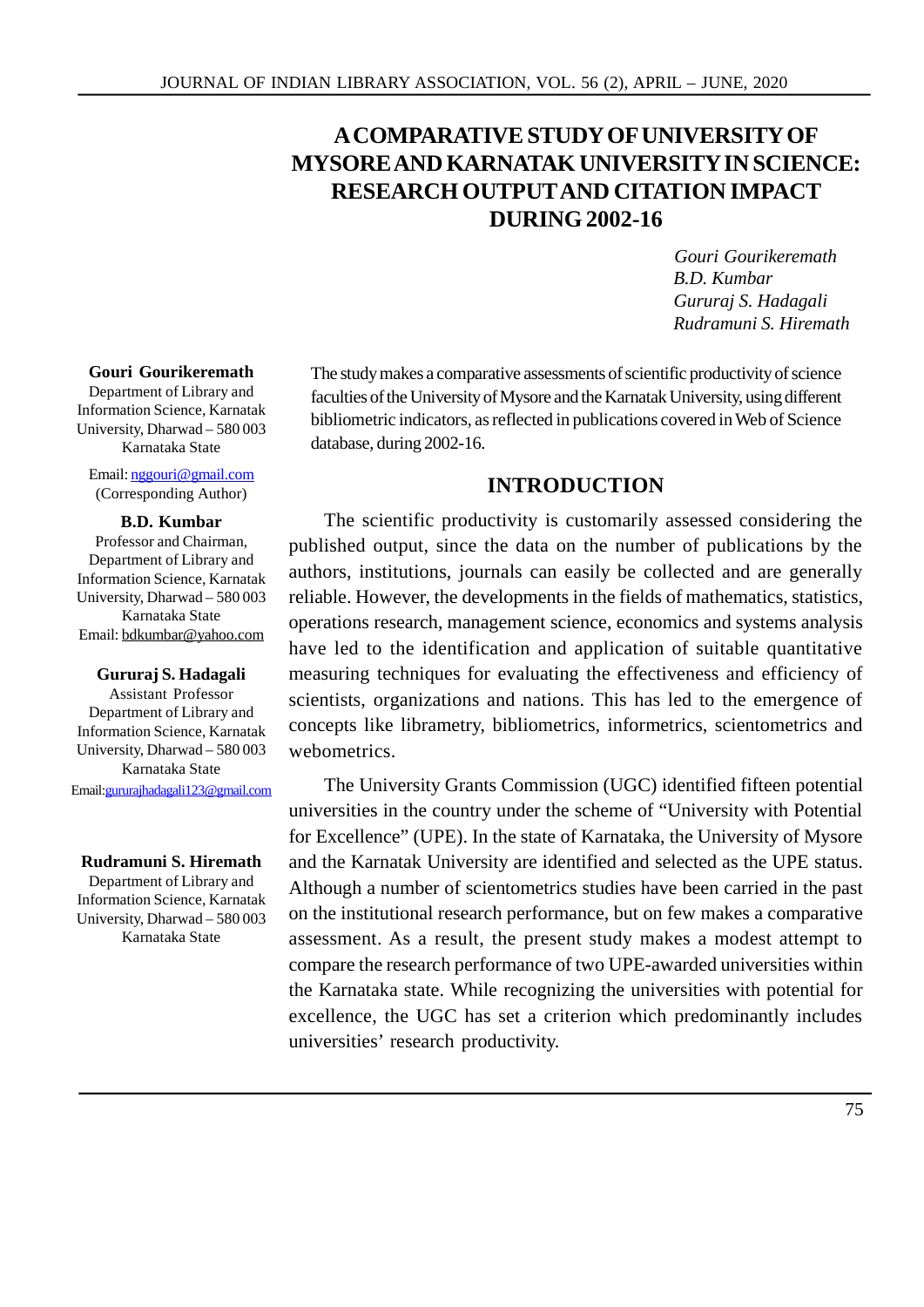# **OBJECTIVES OF THE STUDY**

The objectives of the study is to make a comparative study of the growth of scientific productivity of the University of Mysore and the Karnatak University. The specific objectives are to; (i) to identify the annual growth in the their publications output; (ii) to identify the local and global citation score of their publications; (iii) to identify the growth rate of quinquennial publications; (iv) to find out the relative growth rate and doubling time (Dt) of the publications; (v) to make the time series analysis for making future prediction of their publication output.

# **METHODOLOGY**

The present study extracts publication data 41.61%. of University of Mysore and Karnatak University during 2002-16 from the Web of Science database by Clarivate Analytics. The search staregy used for extracting data is given below. The data collected was fed into MS-Excel for further analysis. The Histcite software was used to calculate the scientific productivity of the two universities.

 $(OO=UNIV MYSORE AND PY = (2002-2016)$  and OO=(KARNATAK UNIV AND PY= (2002-2016)).

The scientific research output of the University of Mysore and the Karnatak University was measured to assess the performance of science faculty members as well as of overall universities in science disciplines during 2002 - 2016. The scientometric techniques were applied to analyze the research productivity of the University of Mysore and the Karnatak University. The total publications output of the science faculties of both the University of Mysore and the Karnatak University were 3,316 and 1,912 respectively during the period under consideration.

# **ANALYSIS AND RESULTS**

# **Year-wise Scientific productivity of the University of Mysore and Karnatak University**

The University of Mysore has comparatively higher number of publications than Karnatak University. The growth trend of publications by science faculty members of the University of Mysore and the Karnatak University is displayed in Table 1. The publications of University of Mysore increased from 149 in 2002 to 211 in 2016, registering an annul average growth rate of Compared to this, the annual publications of Karnatak University increased from 93in 2002 to 135 in 2016, registering an annul average growth rate of 45.16%. Five –year cumulative publications od University of Mysore and Karnatak University registered 54.42% and 107.41% growth, increasing from 871and 583 publications during 2002-06 to 1345 and 728 publications during 2007-11. In contrast, University of Mysore and Karnatak University showed negative growth of -18.22% and -21.78%, showing decrease in publications output 1345 and 728 publications during 2007-11 to 2012-16 (Table 1).

### **Citation Impact**

In terms of Total Local Citation Score (TLCS) and Total Global Citation Score (TGCS), the following results were found. University Mysore accomplished higher total TLCS (3929) compared to Karnatak University (3146). In contrast, Karnatak University obtained higher total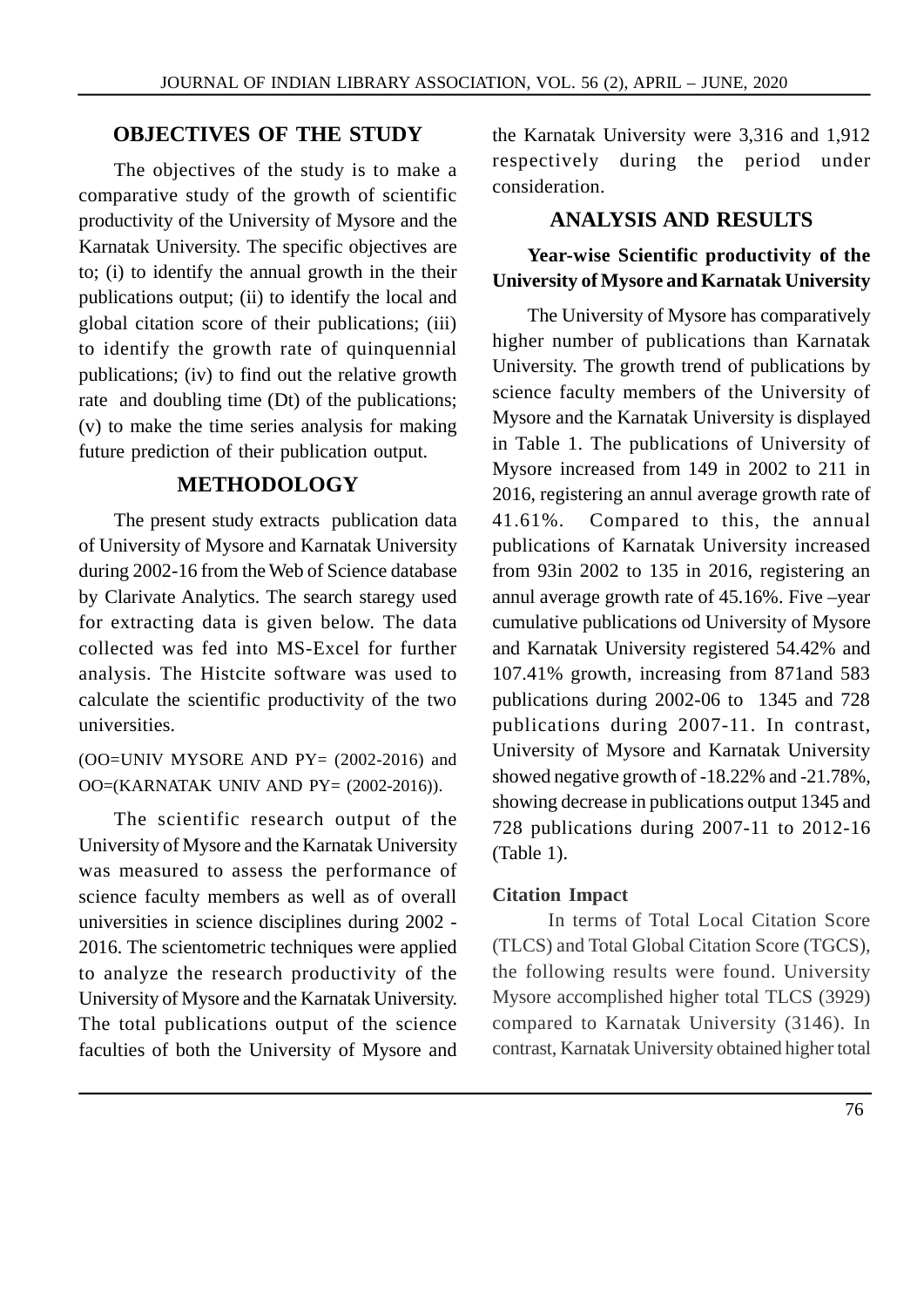| Year of<br><b>Publication</b> |                     | <b>University of Mysore</b> |                                          | <b>Karnatak University</b> |                            |               |                                          |                |
|-------------------------------|---------------------|-----------------------------|------------------------------------------|----------------------------|----------------------------|---------------|------------------------------------------|----------------|
|                               | Publici-<br>cations | $\frac{0}{0}$               | <b>Cumulative</b><br><b>Publications</b> | $\frac{0}{0}$              | <b>Publici-</b><br>cations | $\frac{0}{0}$ | <b>Cumulative</b><br><b>Publications</b> | $\frac{6}{10}$ |
| 2002                          | 149                 | 4.49                        | 149                                      | 4.49                       | 93                         | 4.86          | 93                                       | 4.86           |
| 2003                          | 109                 | 3.29                        | 258                                      | 7.78                       | 99                         | 5.18          | 192                                      | 10.04          |
| 2004                          | 154                 | 4.64                        | 412                                      | 12.42                      | 110                        | 5.75          | 302                                      | 15.79          |
| 2005                          | 198                 | 5.97                        | 610                                      | 18.40                      | 109                        | 5.70          | 411                                      | 21.50          |
| 2006                          | 261                 | 7.87                        | 871                                      | 26.27                      | 172                        | 9.00          | 583                                      | 30.49          |
| 2007                          | 304                 | 9.17                        | 1175                                     | 35.43                      | 152                        | 7.95          | 735                                      | 38.44          |
| 2008                          | 196                 | 5.91                        | 1371                                     | 41.34                      | 132                        | 6.90          | 867                                      | 45.35          |
| 2009                          | 263                 | 7.93                        | 1634                                     | 49.28                      | 149                        | 7.79          | 1016                                     | 53.14          |
| 2010                          | 282                 | 8.50                        | 1916                                     | 57.78                      | 152                        | 7.95          | 1168                                     | 61.09          |
| 2011                          | 300                 | 9.05                        | 2216                                     | 66.83                      | 143                        | 7.48          | 1311                                     | 68.57          |
| 2012                          | 210                 | 6.33                        | 2426                                     | 73.16                      | 113                        | 5.91          | 1424                                     | 74.48          |
| 2013                          | 211                 | 6.36                        | 2637                                     | 79.52                      | 106                        | 5.54          | 1530                                     | 80.02          |
| 2014                          | 236                 | 7.12                        | 2873                                     | 86.64                      | 122                        | 6.38          | 1652                                     | 86.40          |
| 2015                          | 232                 | 7.00                        | 3105                                     | 93.64                      | 125                        | 6.54          | 1777                                     | 92.94          |
| 2016                          | 211                 | 6.36                        | 3316                                     | 100.0                      | 135                        | 7.06          | 1912                                     |                |
| 2002-06                       | 871                 |                             |                                          |                            | 583                        |               |                                          |                |
| 2007-11                       | 1345                |                             |                                          |                            | 728                        |               |                                          |                |
| 2012-16                       | 1100                |                             |                                          |                            | 601                        |               |                                          |                |
| Total                         | 3316                |                             |                                          |                            | 1912                       |               |                                          |                |

**Table 1: Year-Wise Distribution of Scientific Productivity of University of Mysore and Karnatak University during 2002-16**

### **Table 2: Year-Wise Distribution of Local and Global Citation Score during 2002-16**

| Year         |                                                                    |             | <b>University of Mysore</b> |             |               | <b>Karnatak University</b> |             |               |             |               |  |
|--------------|--------------------------------------------------------------------|-------------|-----------------------------|-------------|---------------|----------------------------|-------------|---------------|-------------|---------------|--|
|              | Pub.                                                               | <b>TLCS</b> | $\frac{6}{10}$              | <b>TGCS</b> | $\frac{0}{0}$ | Pub.                       | <b>TLCS</b> | $\frac{6}{9}$ | <b>TGCS</b> | $\frac{6}{9}$ |  |
| 2002         | 149                                                                | 199         | 5.06                        | 2126        | 8.98          | 93                         | 367         | 11.67         | 1933        | 7.83          |  |
| 2003         | 109                                                                | 172         | 4.38                        | 984         | 4.15          | 99                         | 309         | 9.82          | 1435        | 5.81          |  |
| 2004         | 154                                                                | 286         | 7.28                        | 1593        | 6.73          | 110                        | 311         | 9.89          | 2763        | 11.19         |  |
| 2005         | 198                                                                | 332         | 8.45                        | 1651        | 6.97          | 109                        | 298         | 9.47          | 2123        | 8.60          |  |
| 2006         | 261                                                                | 552         | 14.05                       | 3071        | 12.97         | 172                        | 416         | 13.22         | 4012        | 16.25         |  |
| 2007         | 304                                                                | 572         | 14.56                       | 2894        | 12.22         | 152                        | 289         | 9.19          | 3066        | 12.42         |  |
| 2008         | 196                                                                | 206         | 5.24                        | 1910        | 8.06          | 132                        | 229         | 7.28          | 1826        | 7.39          |  |
| 2009         | 263                                                                | 295         | 7.51                        | 2095        | 8.85          | 149                        | 258         | 8.20          | 2003        | 8.11          |  |
| 2010         | 282                                                                | 269         | 6.85                        | 1620        | 6.84          | 152                        | 160         | 5.09          | 1845        | 7.47          |  |
| 2011         | 300                                                                | 293         | 7.46                        | 1612        | 6.81          | 143                        | 131         | 4.16          | 1122        | 4.54          |  |
| 2012         | 210                                                                | 155         | 3.95                        | 916         | 3.87          | 113                        | 96          | 3.05          | 840         | 3.40          |  |
| 2013         | 211                                                                | 205         | 5.22                        | 1208        | 5.10          | 106                        | 86          | 2.73          | 498         | 2.02          |  |
| 2014         | 236                                                                | 248         | 6.31                        | 1107        | 4.67          | 122                        | 148         | 4.70          | 748         | 3.03          |  |
| 2015         | 232                                                                | 119         | 3.03                        | 690         | 2.91          | 125                        | 35          | 1.11          | 340         | 1.38          |  |
| 2016         | 211                                                                | 26          | 0.66                        | 208         | 0.88          | 135                        | 13          | 0.41          | 141         | 0.57          |  |
| <b>Total</b> | 3,316                                                              | 3929        | 100                         | 23685       | 100           | 1,912                      | 3146        | 100           | 24695       | 100           |  |
|              |                                                                    |             |                             |             |               |                            |             |               |             |               |  |
|              | Annual publication output increase of $UM - 41.61\%$ and KU-45.16% |             |                             |             |               |                            |             |               |             |               |  |

Pub.= Publications; TLCS= Total Local Citation Score; TGCS=Total Global Citation Score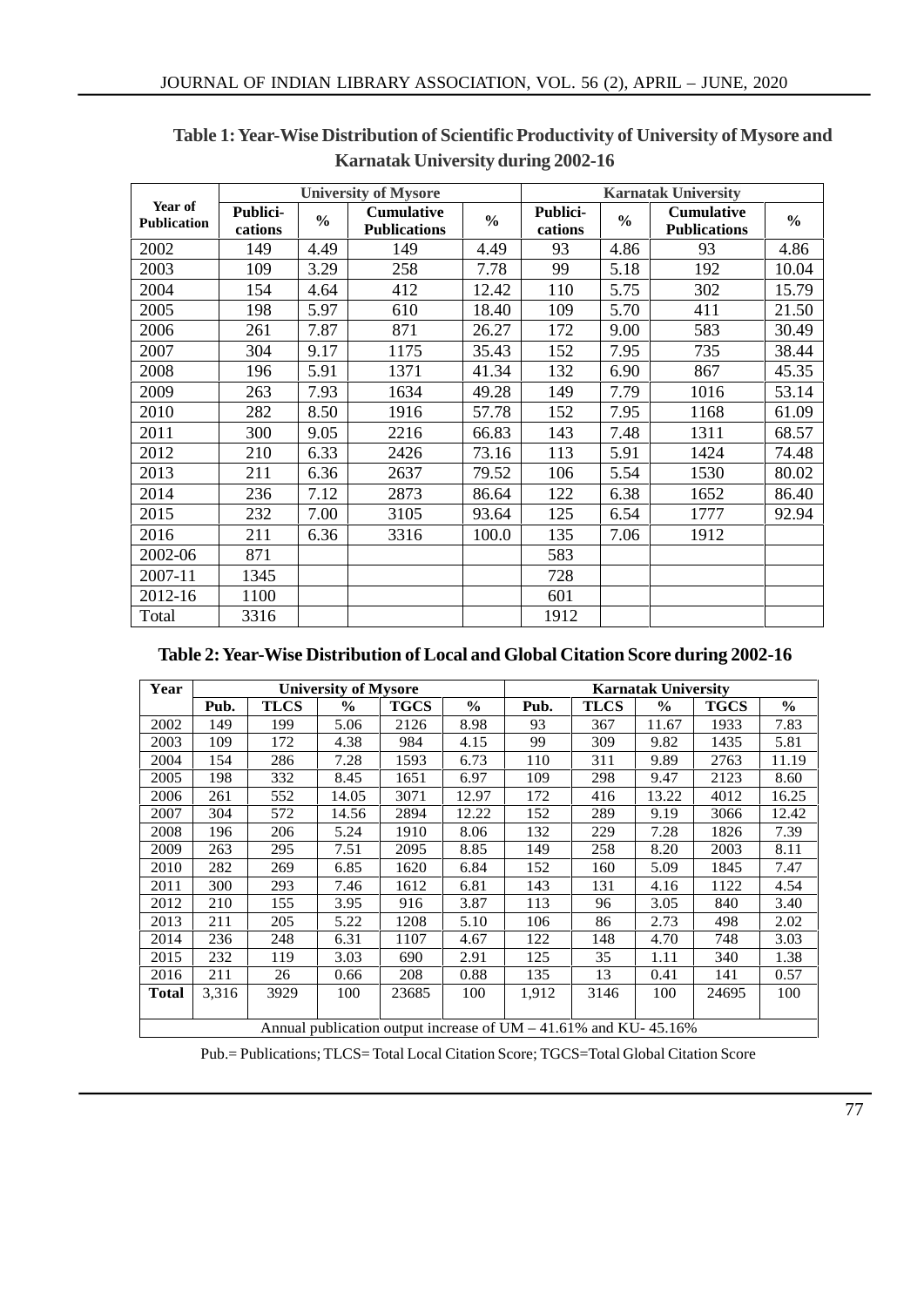TGCS (24695) compared to the University of Mysore (23685). The University of Mysore ranked first with 572 TLCS and 3071 TGCS counts during 2007 and 2006 respectively, while Karnatak University obtained the first rank with 416 Local Citation Scores and 4012 Global Citations scores in the year 2006. Coincidentally, both the University of Mysore and Karnatak University received highest TGCS in the year 2006. The Karnatak University has got the highest TGCS with less publication count (172) compared to University of Mysore (261 publication counts). The results are presented in Table 2.

# **Relative Growth Rate (RGR) and Doubling Time (Dt)**

This section studied the scientific productivity of the University of Mysore and the Karnatak University over a period of fifteen years (2002-2016) for analyzing their Relative Growth Rate (RGR) and the Doubling Time (Dt).

**Relative Growth Rate (RGR)** is the increase in number of articles per unit of time. The mean Relative Growth Rate (RGR) over the specific period of interval can be calculated from the following equation as given by Krishnamoorthy et al. (2009).

$$
1-2^{\bar{R}}=\frac{\log_{\varepsilon} \frac{1}{2}W-\log_{\varepsilon} \frac{1}{2}W}{2^T-1^T} \ldots \ldots (1)
$$

whereas,

 $1 - 2<sup>R</sup>$  mean relative growth rate over the specific period of interval

 $log_a W_1 = log$  of initial number of articles

 $log_a W_2$  = log of final number of articles after a specific period of interval

 $2^T - 1^T$  = the unit difference between the initial time and the final time

The year can be taken here as the unit of time. The RGR for articles is hereby calculated. Hence, 1-2<sup>R</sup> (aa-1year-1) can represent the mean relative growth rate per unit of articles per unit of year over specific period of interval.

**Doubling Time (Dt)** has been calculated using the formula;

Doubling time (Dt) = ……… (2)

Where,  $\overline{R}$  is the Relative Growth Rate

Based on data given in Table 5 for**University of Mysore**, Relative Growth

Rate=
$$
log_eW_2
$$
=258,  
 $log_eW_1$ =149,  $T_2$ =2003, $T_1$ =2002

Using equation (1) above  $(5.55 - 5.00) / 1 = 0.55$ 

Doubling time Dt =  $0.693 / \bar{R}(2)$ 

Based on data given in Table 5.6 for**University of Mysore**,  $R = 0.55$ 

Using equation (2) above  $0.693 / 0.55 = 1.26$ 

The relative growth rate in publications output of University of Mysore decreased gradually from 0.55 to 0.07. Correspondingly, the doubling time increased from 1.26 to 9.90, with the decrease during 2009 (3.85). The mean relative growth rate and doubling time for the University of Mysore is 0.21 and 4.60 respectively. The The The relative growth rate in publications output of Karnatak University also decreased gradually from 0.73 to 0.08. The doubling time, correspondingly, increased from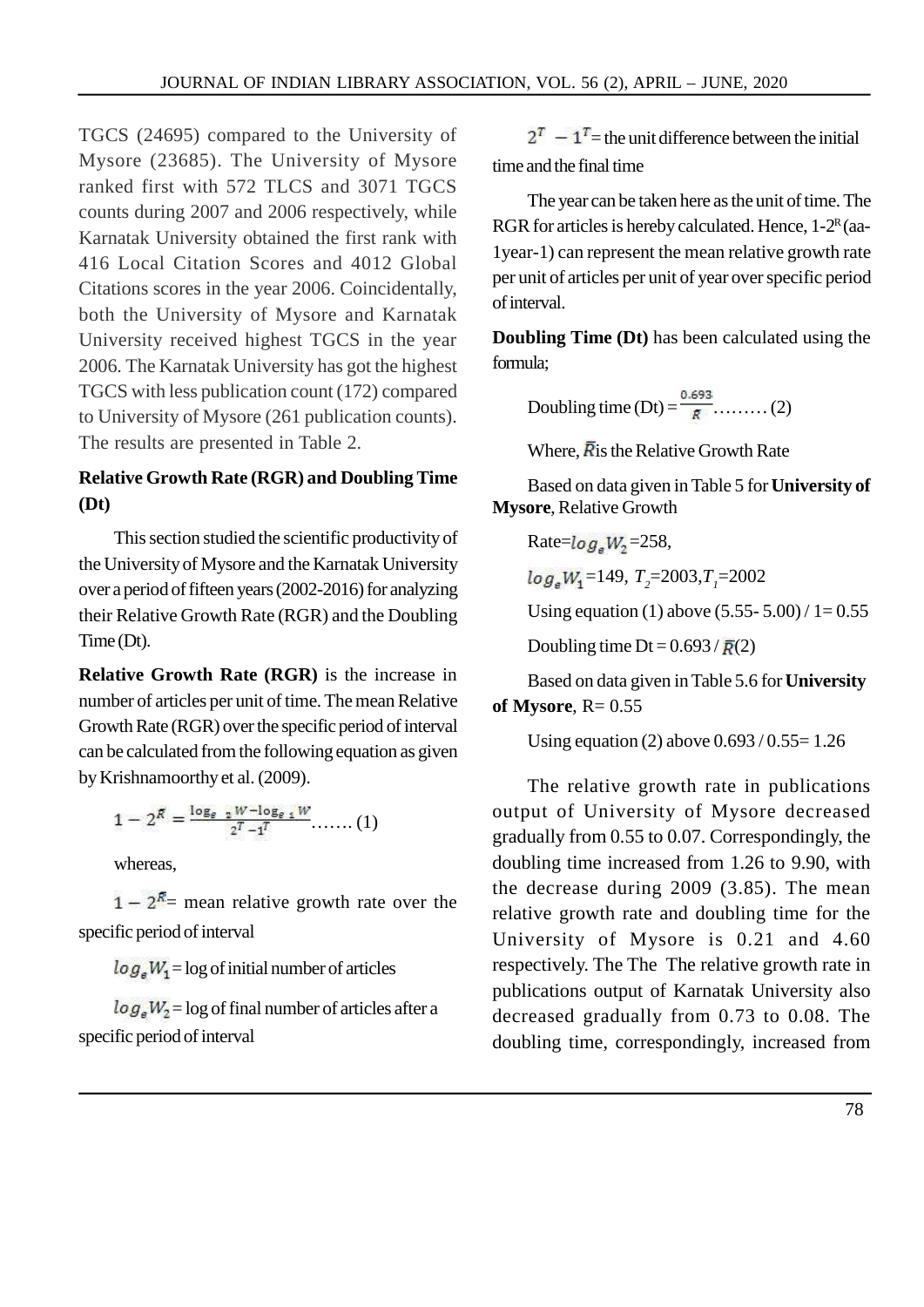| Year |                   | <b>University of Mysore</b> |            |      | <b>Karnatak University</b> |              |            |      |  |  |
|------|-------------------|-----------------------------|------------|------|----------------------------|--------------|------------|------|--|--|
|      | Publi-<br>cations | Cum. Pub.                   | <b>RGR</b> | Dt   | <b>Publications</b>        | Cum.<br>Pub. | <b>RGR</b> | Dt   |  |  |
| 2002 | 149               | 149                         |            |      | 93                         | 93           |            |      |  |  |
| 2003 | 109               | 258                         | 0.55       | 1.26 | 99                         | 192          | 0.73       | 0.95 |  |  |
| 2004 | 154               | 412                         | 0.47       | 1.47 | 110                        | 302          | 0.45       | 1.54 |  |  |
| 2005 | 198               | 610                         | 0.39       | 1.78 | 109                        | 411          | 0.31       | 2.24 |  |  |
| 2006 | 261               | 871                         | 0.36       | 1.93 | 172                        | 583          | 0.35       | 1.98 |  |  |
| 2007 | 304               | 1175                        | 0.3        | 2.31 | 152                        | 735          | 0.23       | 3.01 |  |  |
| 2008 | 196               | 1371                        | 0.15       | 4.62 | 132                        | 867          | 0.17       | 4.08 |  |  |
| 2009 | 263               | 1634                        | 0.18       | 3.85 | 149                        | 1016         | 0.15       | 4.62 |  |  |
| 2010 | 282               | 1916                        | 0.16       | 4.33 | 152                        | 1168         | 0.14       | 4.95 |  |  |
| 2011 | 300               | 2216                        | 0.14       | 4.95 | 143                        | 1311         | 0.12       | 5.78 |  |  |
| 2012 | 210               | 2426                        | 0.09       | 7.70 | 113                        | 1424         | 0.08       | 8.66 |  |  |
| 2013 | 211               | 2637                        | 0.09       | 7.70 | 106                        | 1530         | 0.07       | 9.90 |  |  |
| 2014 | 236               | 2873                        | 0.08       | 8.66 | 122                        | 1652         | 0.08       | 8.66 |  |  |
| 2015 | 232               | 3105                        | 0.08       | 8.66 | 125                        | 1777         | 0.07       | 9.90 |  |  |
| 2016 | 211               | 3316                        | 0.07       | 9.90 | 135                        | 1912         | 0.08       | 8.66 |  |  |
| Mean |                   |                             | 0.21       | 4.60 |                            |              | 0.20       | 5.00 |  |  |

**Table 3: Relative Growth Rate and Doubling Time of Scientific Publications of University of Mysore and Karnatak University during 2002-16**

Cum. Pub. = Cumulative Publications; RGR= Relative Growth Rate; Dt= Doubling time

0.95 to 8.66, with a decrease during 2006 (1.98). The average relative growth rate and doubling time for Karnatak University is 0.20 and 5.00. During 2014, the relative growth rate and doubling time is the same for both the University of Mysore and Karnatak University.

There is an exponential growth in the research output of the University of Mysore  $(R^2)$ =0.19615). Compared to the Karnatak University, Dharwad ( $R^2=0.0509$ ). The Figure 1 and 2 provide the publications trend in scientific research output of the University of Mysore and the Karnatak University. This may be because, being the oldest universities of the Karnataka state, both the universities are setting the same trend in the scientific productivity. From the Table 5, it is evident that the Relative Growth Rate (RGR) and Doubling Time (Dt.) are directly proportional in both the universities.

Fig 1. R<sup>2</sup> Value of Research output of the University of Karnatak University



Fig 2. R<sup>2</sup> Value of Research output of the University

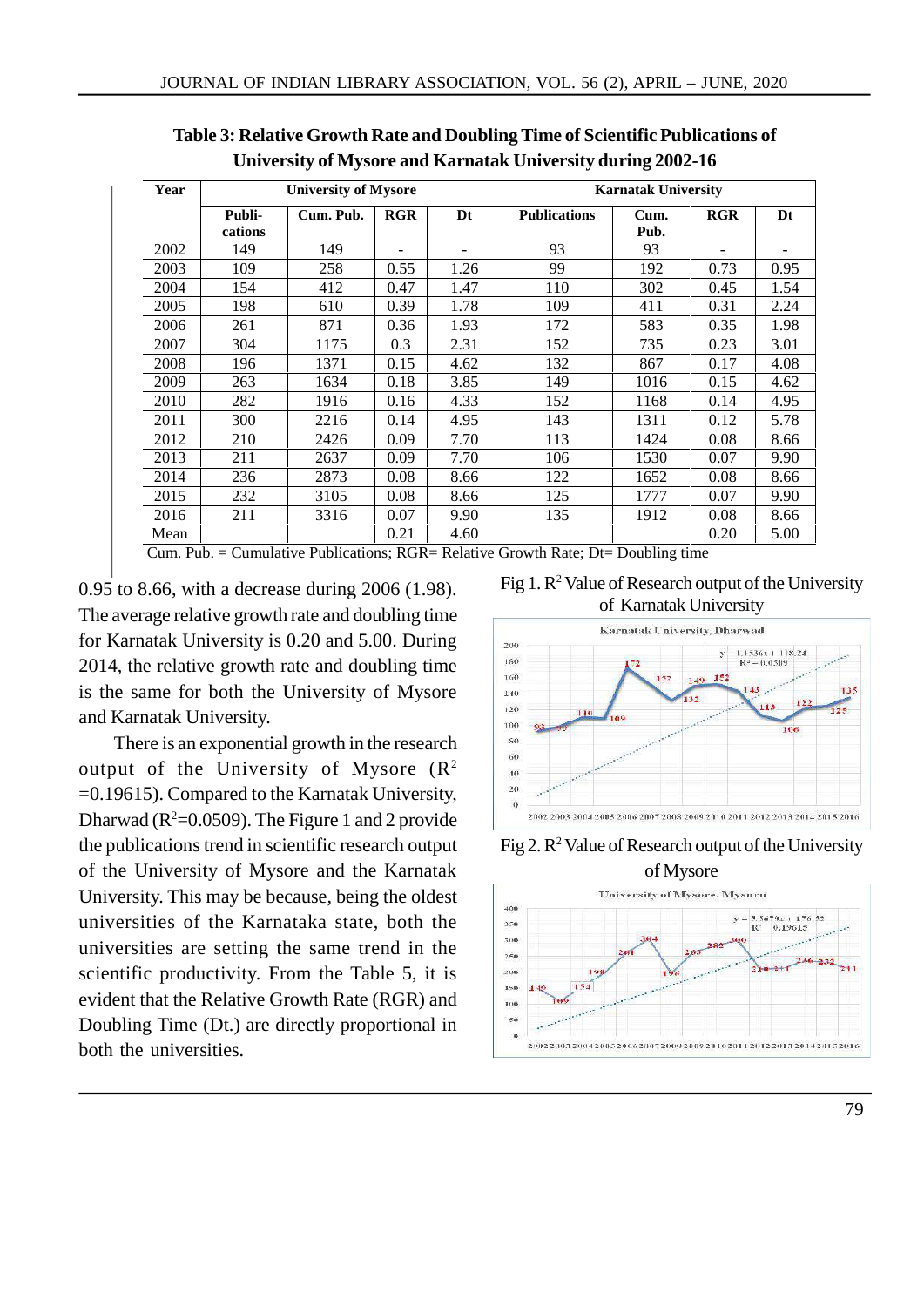# **Annual Growth Rate (AGR) and Compound Annual Growth Rate (CAGR)**

### **Annual Growth Rate (AGR)**

The Annual Growth Rate (Gracio, et. al. 2013; Castanha and Gracio, 2015) is obtained by the differences between the current year's publications and the previous year's divided by the previous year's total publications. Therefore, the Annual Growth Rate is calculated based on the following formula;

$$
T_c(X_t) = \frac{X_t - X_{t-1}}{X_{t-1}} \cdot 100
$$

where Tc (Xt) is its scientific production growth rate in the year t, Xt is the scientific production in the year t, Xt-1 is the scientific production in the year t-1, i.e., in the previous year.

#### **Compound Annual Growth Rate**

The year-over-year growth rate of articles published over a specified period of time is known as Compound Annual Growth Rate (CAGR). The compound annual growth rate is calculated by taking the  $(n-1)$ <sup>th</sup> root of the total percentage growth rate, where n is the number of years in the period being considered.

This can be written as follows:

$$
\text{CAGR} = \left(\frac{\text{Ending Value}}{\text{Beginning Value}}\right)^{1/n-1} \text{-} 1
$$

The annual growth rate of scientific productivity of the University of Mysore and the Karnatak University has shown in Table 6 during 2002- 2016. The data revealed that the annual growth rate of the University of Mysore was maximum in the year 2004 (41.28%) and minimum in the year 2008 (-35.52%). Similarly, the Karnatak University's annual growth rate was maximum in the year 2006 (57.79%) and minimum during 2012

# **Table 4: Annual Growth Rate of Publications of University of Mysore and Karnatak University during 2002-16**

| Year        |                   | <b>University of Mysore</b> | <b>Karnatak University</b> |                          |  |  |
|-------------|-------------------|-----------------------------|----------------------------|--------------------------|--|--|
|             | Publica-<br>tions | Annual<br>Growth<br>Rate    | Publica-<br>tions          | Annual<br>Growth<br>Rate |  |  |
| 2002        | 149               |                             | 93                         |                          |  |  |
| 2003        | 109               | $-26.85$                    | 99                         | 6.45                     |  |  |
| 2004        | 154               | 41.28                       | 110                        | 11.11                    |  |  |
| 2005        | 198               | 28.57                       | 109                        | $-0.90$                  |  |  |
| 2006        | 261               | 31.81                       | 172                        | 57.79                    |  |  |
| 2007        | 304               | 16.47                       | 152                        | $-11.62$                 |  |  |
| 2008        | 196               | $-35.52$                    | 132                        | $-13.16$                 |  |  |
| 2009        | 263               | 34.18                       | 149                        | 12.87                    |  |  |
| 2010        | 282               | 7.22                        | 152                        | 2.01                     |  |  |
| 2011        | 300               | 6.38                        | 143                        | $-5.92$                  |  |  |
| 2012        | 210               | $-30.00$                    | 113                        | -20.97                   |  |  |
| 2013        | 211               | 0.47                        | 106                        | $-6.19$                  |  |  |
| 2014        | 236               | 11.84                       | 122                        | 15.09                    |  |  |
| 2015        | 232               | $-1.69$                     | 125                        | 2.46                     |  |  |
| 2016        | 211               | $-9.05$                     | 135                        | 8                        |  |  |
| Total       | 3,316             |                             | 1,912                      |                          |  |  |
| <b>CAGR</b> |                   | 2.35%                       | 2.52%                      |                          |  |  |

\*CAGR = Compound Annual Growth Rate

(-20.97). It is observed from the table that during 2003, 2008, 2012, 2015 and 2016, University of Mysore witnessed for negative growth rate and like-wise during 2005, 2007, 2008, 2011, 2012 and 2013 Karnatak University perceived negative growth rate. The negative growth rate clearly indicates the shrinking trend in the scientific productivity of both the universities. The Compound annual growth rate (CAGR) of both the universities is 2.35% for University of Mysore and 2.52% for Karnatak University. The Compound annual growth rate compares the growth rate over a specified duration of time. It could be noticed that CAGR of both the University of Mysore and the Karnatak University is below 5.0% growth rate. The data highlights that both the University of Mysore and the Karnatak University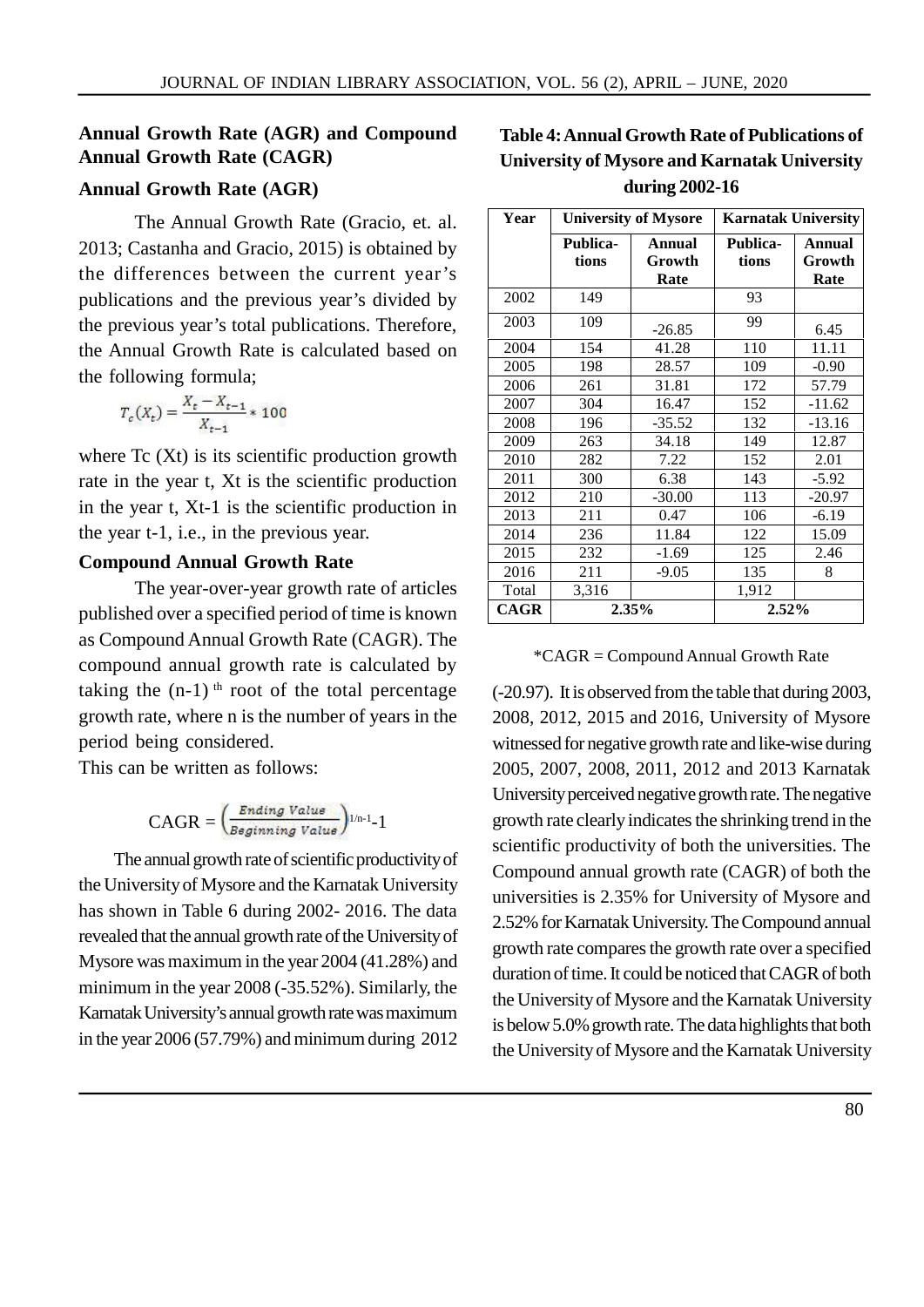are showing fluctuation in growth rate of scientific productivity during the fifteen years of study.

### **Time Series Analysis**

Understanding the mechanisms of a time series allows a mathematical model to be developed that explains the data in such a way that prediction, monitoring or control can occur. Monitoring of ambient conditions or of an input is common in science and industry. It is assumed that a time series data has at least one systematic pattern. The most common patterns are trends and seasonality. Trends are generally linear and quadratic. To find trends, moving averages or regression analysis is often used (Prasanna Kumari et. al. 2012).

Straight line equation is applied to arrive at projections for future growth of University of Mysore and Karnatak University under Time Series Analysis. Straight Line equation  $Yc = a + bX$ 

Application of straight line equation to**the University of Mysore**

Since  $\Sigma x = 0$ 

 $a = \Sigma Y/N = 3316/15 = 221.06$  $b = \sum XY/\sum x^2 = 1559/280 = 5.57$ Estimated literature in 2031 is, when  $X = 2031 - 2009 = 22 = 221.06 + 5.57$  22 = 221.06 + 122.54 = **343.6** Application of straight line equation to the **Karnatak University, Dharwad** Since  $\Sigma x = 0$  $a = \Sigma Y/N = 1912/15 = 127.46$  $b = \sum XY/\sum x^2 = 323/280 = 1.15$ Estimated literature in 2031 is, when

 $X = 2031 - 2009 = 22$ 

 $= 127.46 + 1.15*22 = 127.46 + 25.3 = 152.76$ 

Table 5 presents a Time Series Analysis of both universities during 2002-16. Time Series Analysis is implemented to forecast the scientific research output of the universities in the future years. The time series equation is applied for next fifteen years that is 2031 because the doubling

|      | <b>University of Mysore</b> |                |             |          | <b>Karnatak University</b> |                |                |          |  |
|------|-----------------------------|----------------|-------------|----------|----------------------------|----------------|----------------|----------|--|
| Year | Count                       | X              | ${\bf X}^2$ | XY       | Count                      | X              | ${\bf X}^2$    | XY       |  |
|      | $(\mathbf{Y})$              |                |             |          | (Y)                        |                |                |          |  |
| 2002 | 149                         | $-7$           | 49          | $-1043$  | 93                         | $-7$           | 49             | $-651$   |  |
| 2003 | 109                         | -6             | 36          | $-654$   | 99                         | -6             | 36             | $-594$   |  |
| 2004 | 154                         | $-5$           | 25          | $-770$   | 110                        | $-5$           | 25             | $-550$   |  |
| 2005 | 198                         | $-4$           | 16          | $-792$   | 109                        | $-4$           | 16             | $-436$   |  |
| 2006 | 261                         | $-3$           | 9           | $-783$   | 172                        | $-3$           | 9              | $-516$   |  |
| 2007 | 304                         | $-2$           | 4           | $-608$   | 152                        | $-2$           | 4              | $-304$   |  |
| 2008 | 196                         | $-1$           | 1           | -196     | 132                        | $-1$           |                | $-132$   |  |
| 2009 | 263                         | $\theta$       | $\theta$    | $\Omega$ | 149                        | $\theta$       | $\theta$       | $\theta$ |  |
| 2010 | 282                         | 1              | 1           | 282      | 152                        | 1              | 1              | 152      |  |
| 2011 | 300                         | $\overline{2}$ | 4           | 600      | 143                        | $\overline{2}$ | $\overline{4}$ | 286      |  |
| 2012 | 210                         | 3              | 9           | 630      | 113                        | 3              | 9              | 339      |  |
| 2013 | 211                         | 4              | 16          | 844      | 106                        | 4              | 16             | 424      |  |
| 2014 | 236                         | 5              | 25          | 1180     | 122                        | 5              | 25             | 610      |  |
| 2015 | 232                         | 6              | 36          | 1392     | 125                        | 6              | 36             | 750      |  |
| 2016 | 211                         | 7              | 49          | 1477     | 135                        | 7              | 49             | 945      |  |
|      | 3,316                       |                | 280         | 1,559    | 1,912                      |                | 280            | 323      |  |

| Table 5: Time Series Analysis of Publications of University of Mysore and |  |
|---------------------------------------------------------------------------|--|
| <b>Karnatak University during 2002-16</b>                                 |  |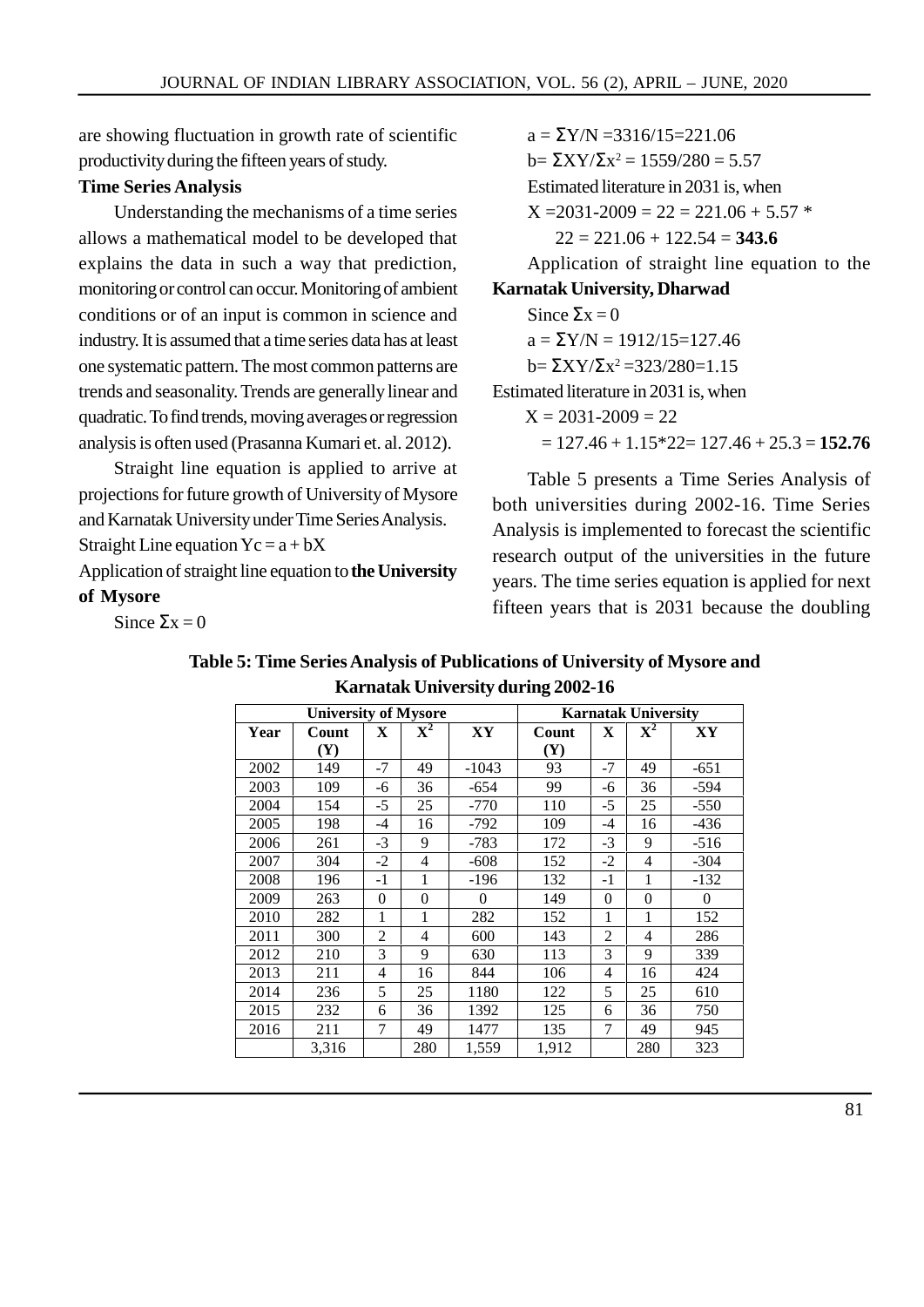time of scientific literature is usually 10 to 15 years (Price, 1965). From the above analysis, it is can be deduced that in comparison, the University of Mysore is showing the highest publication growth rate compared to Karnatak University, Dharwad.

### **SUMMARY AND CONCLUSION**

The Karnatak University,Dharwad and the University of Mysore, Mysuru published the highest number of publications in the year 2006 (172) and 2007 (304) respectively. In the year 2006, the University of Mysore, Mysuru and the Karnatak University, Dharwad received the highest citations for their publications i.e. 3071 and 4012 respectively. The University of Mysore, Mysuru and the Karnatak University, Dharwad have published the highest number of publications of 1343 and 728 respectively during quinquennial period of 2007-2011. The Relative Growth Rate and Doubling Time of 2015 is same (0.08) in both the universities. Mean values of Relative Growth Rate, Doubling Time and Compound Annual Growth Rate are almost similar in both the universities for fifteen years' research output [RGR (0.21, 0.20], Doubling Time [4.60, 5.0], CAGR [2.35%, 2.52%]. It can be deduced from the above analysis University of Mysore scientific performance is better in terms of quantitative publication output in contrast to Karnatak University publications showing comparative better results in terms of citation quality and impact.

For increasing the research output and for improving the impact of research, it is suggested that faculties and researchers of both the universities need to actively collaborate with the scholars working in R&D and industrial sector establishments in India and abroad. For this purpose, they may sign MoUs with R&D organizations and industries. In addition, there is a lack of infrastructure in terms of library, computing and equipment requirements and proper environment to encourage creativity in the two universities. Besides,course contents needs to be updated and research scholars needs to be encouraged to take part in training programs and in national and international seminars and conferences.

Excellence in research in higher education may be promoted by supporting research programs of the universities in various disciplines. The Universities Grants Commission has clearly mentioned that, "although the Government has a network of science and technology laboratories for research and development, the major base of researchers in science and technology remains with the universities. Therefore, the university faculties need to be supported to meet this requirement. Hence, it is suggested to the UGC and other major funding agencies to extend liberal grants to undertake Minor and Major research projects and it should be the outcome-based funding. Setting up Incubation Centres with Seed Money to do innovative research and provide incentives for faculty and research scholars for publishing research articles with high impact factor journals is also needed.

The University of Mysore, Mysore and the Karnatak University, Dharwad research publications are gradually increasing year by year. Despite this growth rate, these two universities